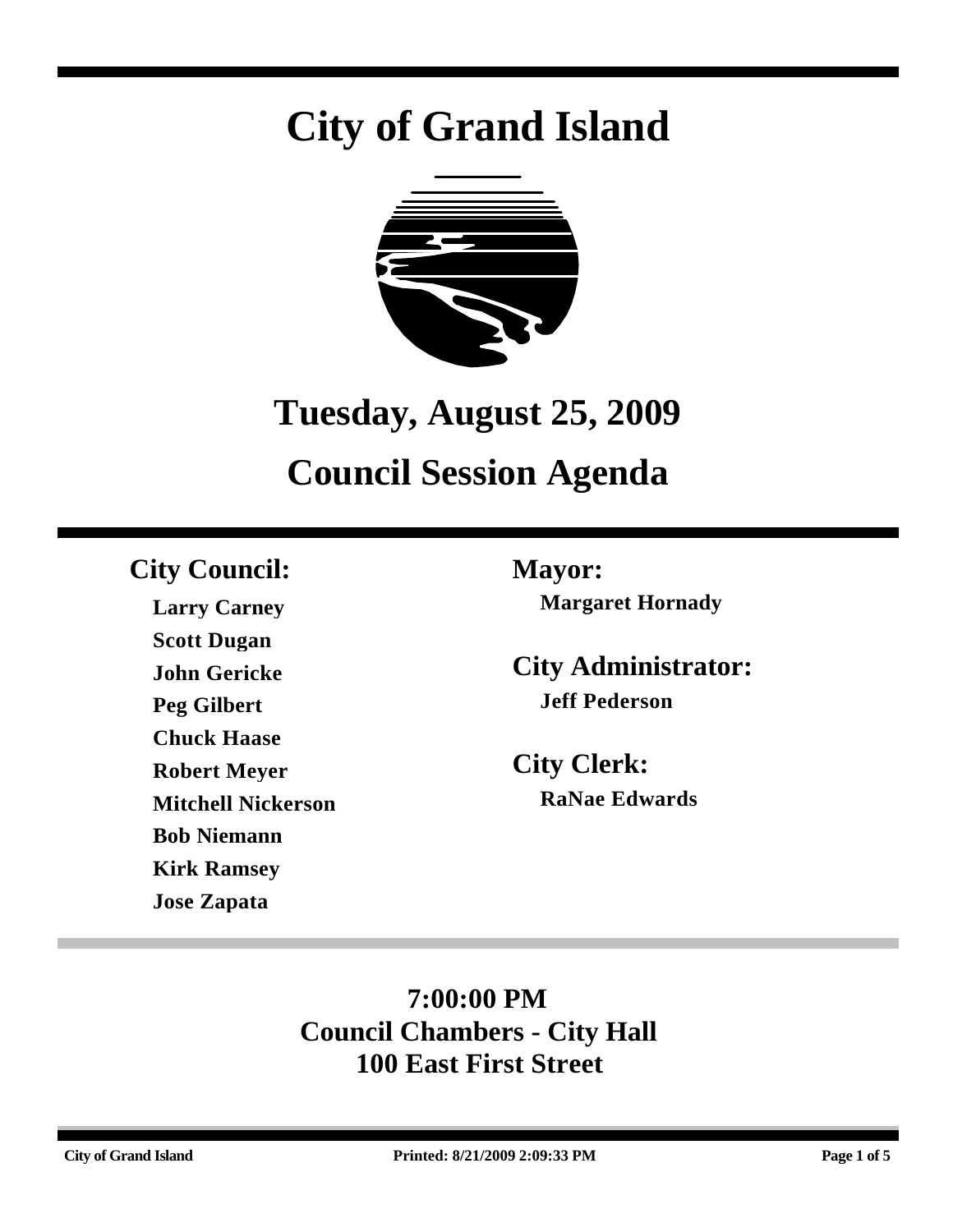#### **Call to Order**

**This is an open meeting of the Grand Island City Council. The City of Grand Island abides by the Open Meetings Act in conducting business. A copy of the Open Meetings Act is displayed in the back of this room as required by state law.**

**The City Council may vote to go into Closed Session on any agenda item as allowed by state law.**

#### **Invocation**

**Pledge of Allegiance**

**Roll Call**

#### **A - SUBMITTAL OF REQUESTS FOR FUTURE ITEMS**

**Individuals who have appropriate items for City Council consideration should complete the Request for Future Agenda Items form located at the Information Booth. If the issue can be handled administratively without Council action, notification will be provided. If the item is scheduled for a meeting or study session, notification of the date will be given.**

#### **B - RESERVE TIME TO SPEAK ON AGENDA ITEMS**

**This is an opportunity for individuals wishing to provide input on any of tonight's agenda items to reserve time to speak. Please come forward, state your name and address, and the Agenda topic on which you will be speaking.**

#### **MAYOR COMMUNICATION**

**This is an opportunity for the Mayor to comment on current events, activities, and issues of interest to the community.**

#### **E - PUBLIC HEARINGS**

- **E1 Public Hearing on Request from Tycoon Ltd., LLC dba Empire, 123 East South Front Street for a Class "C" Liquor License**
- **E2 Public Hearing on Request from Mosaic Group Home for a Conditional Use Permit for a Mosaic Group Home Located at 2905 West 5th Street**

**E3 Public Hearing on Amendments to Chapter 36-96 Off-Street Parking Requirements**

*Are there any items the council would like removed from the consent agenda?*

#### **F - ORDINANCES**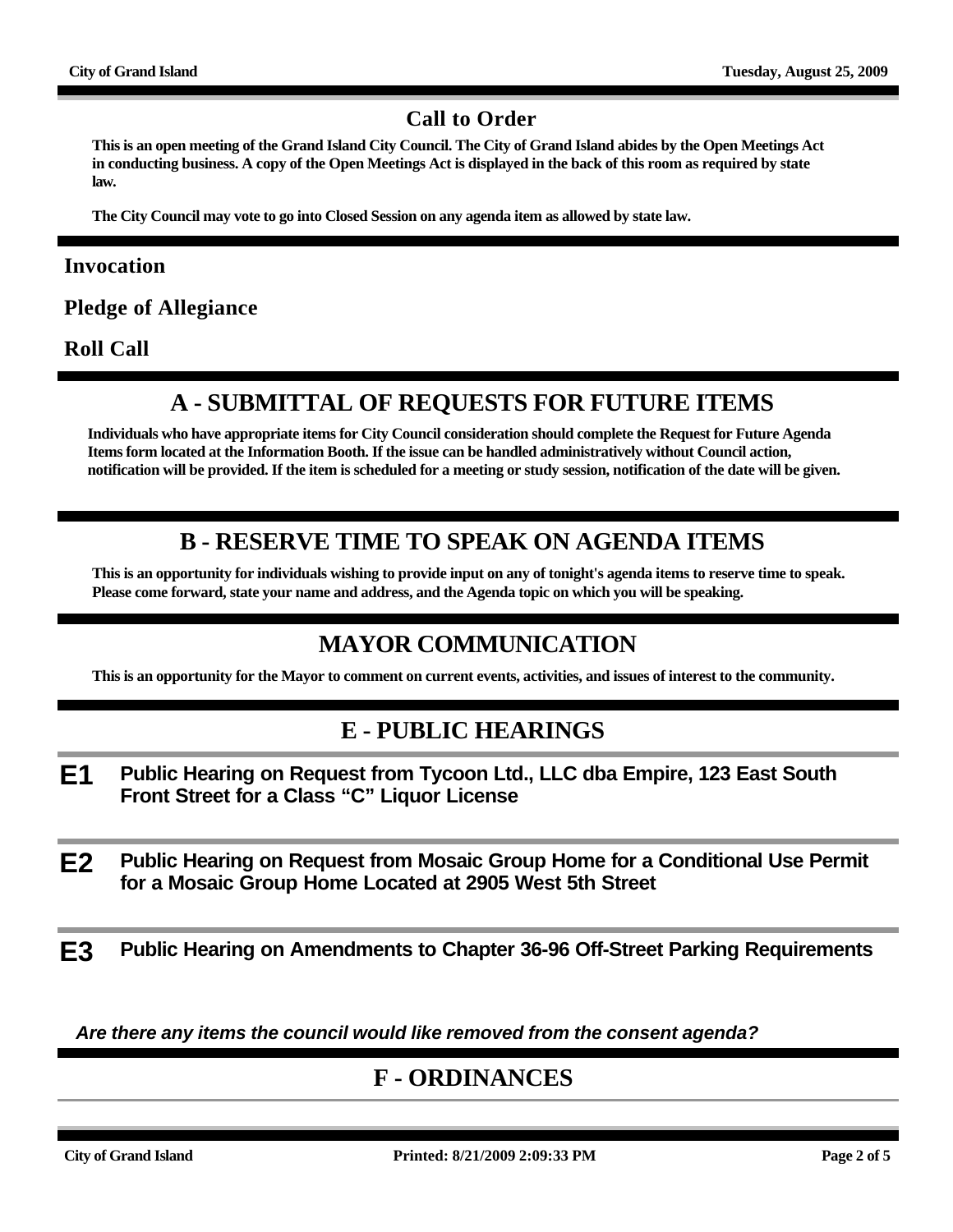- **F1 #9229 Consideration of Amendments to Chapter 36-96 of the Grand Island City Code Relative to Off-Street Parking Requirements**
- **F2 #9230 Consideration of Vacation of Alley in Block 9 of Rollins Addition (Bank of Doniphan at 518 North Eddy Street)**
- **F3 #9231 Consideration of Approving Salary Ordinance**

#### **G - CONSENT AGENDA**

- **G1 Approving Minutes of August 11, 2009 City Council Regular Meeting**
- **G2 Approving Minutes of August 18, 19, and 20, 2009 City Council Budget Meetings**
- **G3 Approving Re-Appointments of Karen Bredthauer, Scott Ericksen, and Ray Aguilar to the Interjurisdictional Planning Commission**
- **G4 Approving Re-Appointment of Glen Murray to the Community Redevelopment Authority**
- **G5 Approving Appointment of Judy Pederson to the Business Improvement District #6 Board**
- **G6 Approving Appointments of Mike Wooden and James Reed to the Business Improvement District #8 Board**
- **G7 Approving Request for Reconstruction Liquor License for Casey's Retail Company dba Casey's General Store #2737, 1814 North Eddy Street, License "B-76265"**
- **G8 Approving Preliminary Plat for Woodland Park Subdivision**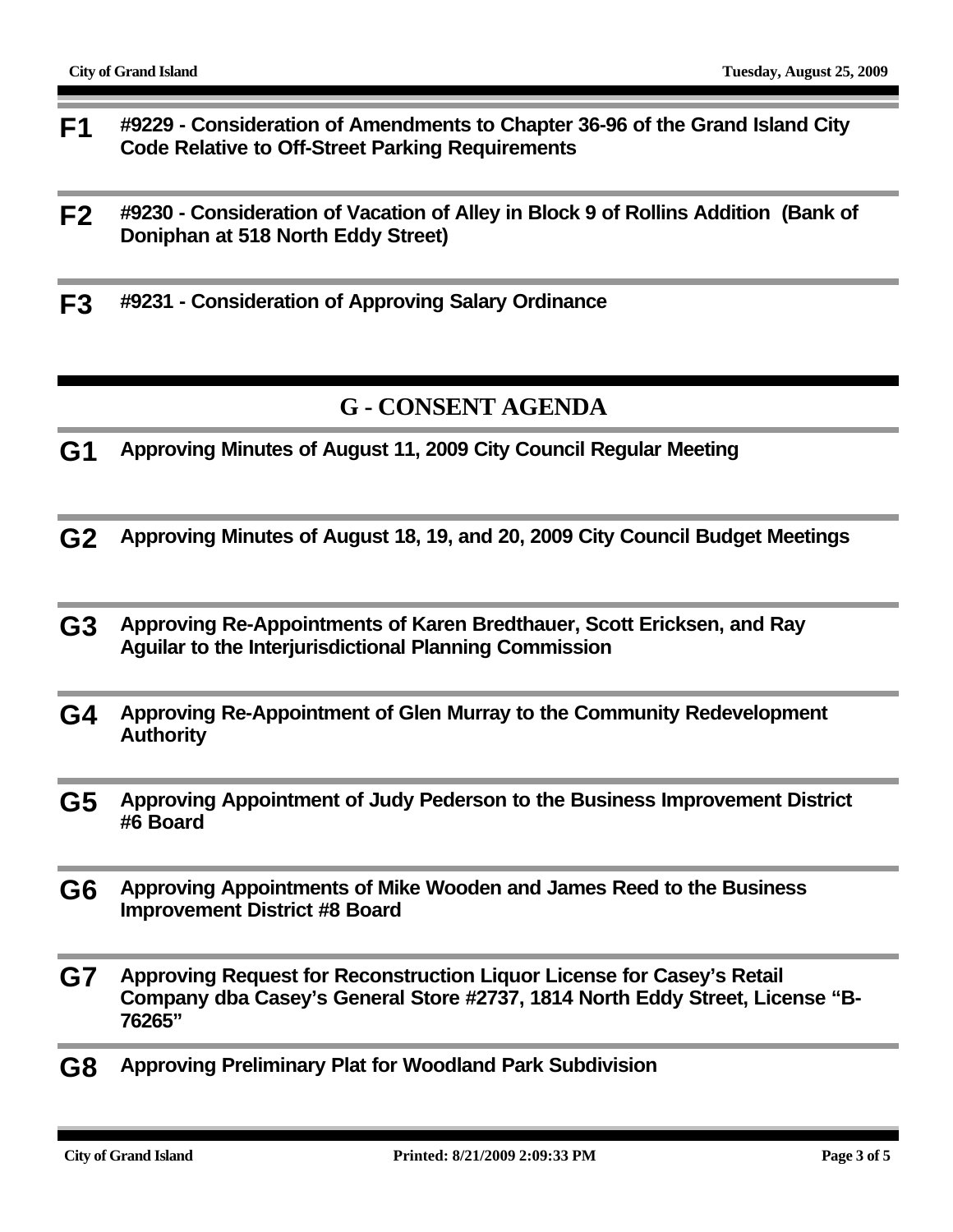- **G9 #2009-194 Approving Final Plat and Subdivision Agreement for Woodland Park Tenth Subdivision**
- **G10 #2009-195 Approving Final Plat and Subdivision Agreement for R Quandt Subdivision**
- **G11 #2009-196 Approving Renewal of Boiler and Machinery Insurance Utilities Department**
- **G12 #2009-197 Approving Release Form For Repairs Made to Solid Waste Division Transfer Station Door**
- **G13 #2009-198 Approving Certificate of Final Completion for Sanitary Sewer Project No. 2009-S-2; Saint Patrick Avenue - Manhole and Valve**
- **G14 #2009-199 Approving Certificate of Final Completion for Sanitary Sewer District No. 76 Replacement; Vine Street, Between Ashton Avenue and Koenig Street**
- **G15 #2009-200 Approving Contract for Health and Dental Plan**
- **G16 #2009-201 Approving Keno Satellite Location and Agreement for A. Meier, Inc. dba Bandits, 1016 North Diers Avenue, Suite 118**
- **G17 #2009-202 Approving Keno Satellite Location and Agreement for Sluggers, Inc. dba Sluggers Sports Bar and Grill, 707 West Anna Street**
- **G18 #2009-203 Approving Amendment Number 3 to Agreement with CH2MHill for Waste Water Comprehensive Plan Update**

#### **H - REQUESTS AND REFERRALS**

**H1 Consideration of Request from Mosaic Group Home for a Conditional Use Permit for a Mosaic Group Home Located at 2905 West 5th Street**